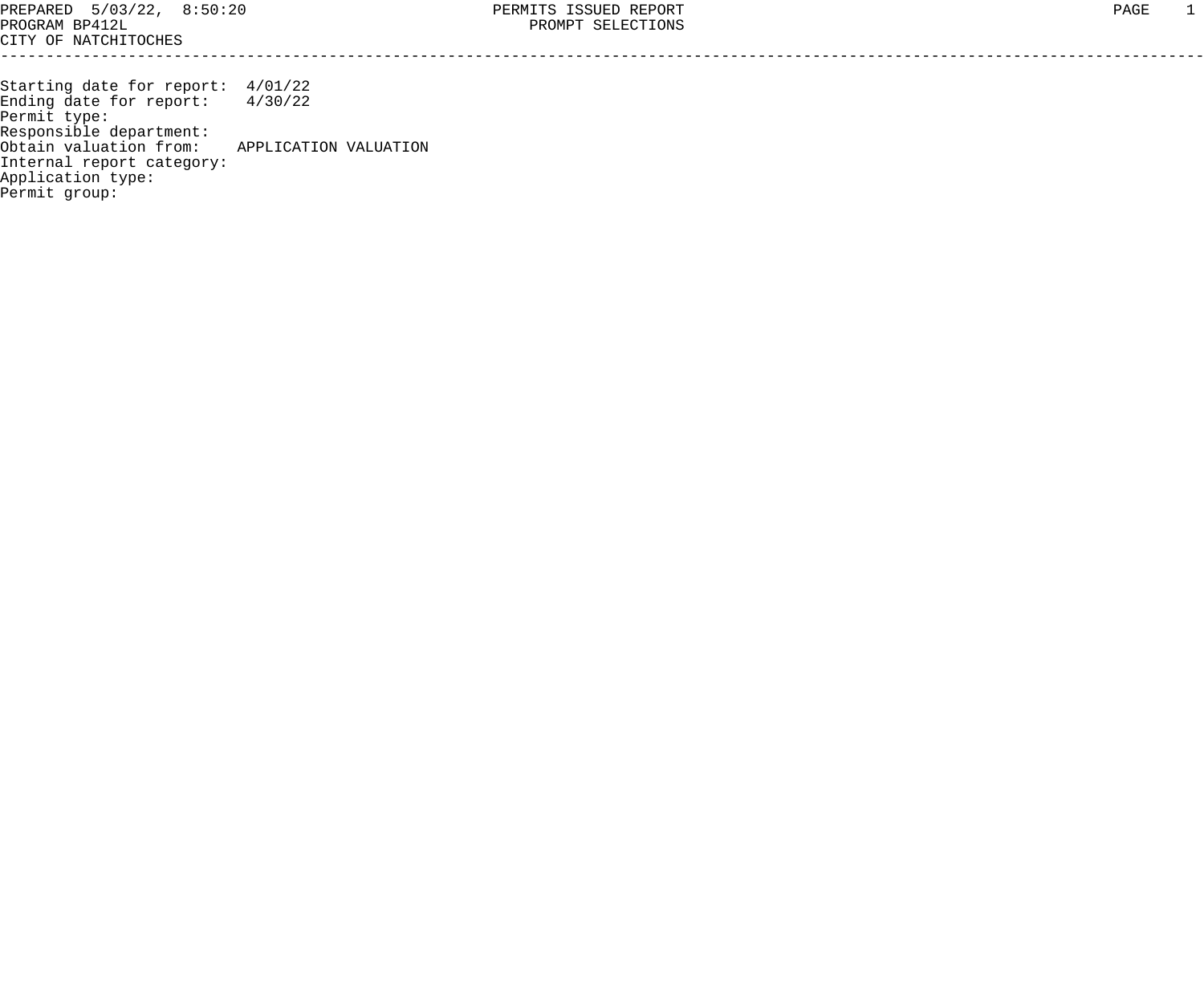## PREPARED 5/03/22, 8:50:20 PERMITS ISSUED REPORT PAGE 1 PROGRAM BP412L 4/01/22 THRU 4/30/22 DEPARTMENT - BUILDING/PLANNING/ZONING OBTAINED VALUATION FROM APPLICATION VALUATION

| APPLICATION APPLICATION TYPE AND DESCRIPTION<br>DATE                                                                                                                                                                                                                                                               | ADDRESS/                               | PROPERTY OWNER/                                                  |
|--------------------------------------------------------------------------------------------------------------------------------------------------------------------------------------------------------------------------------------------------------------------------------------------------------------------|----------------------------------------|------------------------------------------------------------------|
|                                                                                                                                                                                                                                                                                                                    |                                        | FLANAGAN, THURGOOD I. & SHARON<br>RODNEY L. ACHORD               |
| STRUCTURE - 000 000<br>PERMIT TYPE - ERR 00 ELEC-RES REPAIR (TRADE)                                                                                                                                                                                                                                                | ISSUE DATE SUBCONTRACTOR(S)<br>4/04/22 |                                                                  |
| 22-00000079 ELEC ELECTRICAL-RESIDENTIAL REPAIR/REPLACE 118 S WILLIAMS AVE TOWNSEND, WILLIAM L., III &<br>\$10000<br>4/05/22                                                                                                                                                                                        | 0011511000 -                           | WARD ELECTRIC, LLC                                               |
| STRUCTURE - 000 000<br>PERMIT TYPE - ERR 00 ELEC-RES REPAIR (TRADE)                                                                                                                                                                                                                                                | ISSUE DATE SUBCONTRACTOR(S)<br>4/12/22 |                                                                  |
| 22-00000080 437 COMMERCIAL - ADD & ALT<br>11/30/21 \$32300                                                                                                                                                                                                                                                         |                                        |                                                                  |
| STRUCTURE - 000 000<br>PERMIT TYPE - BPC 00 BUILDING PERMIT COMMERCIAL 4/13/22<br>ERC 00 ELEC-COMM REPAIR/MOD 4/13/22<br>GCR 00 GAS-COMMERCIAL REPAIR 4/13/22<br>HVCR 00 HVAC-COMMERCIAL REPAIR 4/13/22<br>PCR 00 PLBG-COMMERCIAL REPAIR 4/13/22                                                                   | ISSUE DATE SUBCONTRACTOR(S)            |                                                                  |
| 22-00000082 437 COMMERCIAL - ADD & ALT<br>4/06/22<br>\$17450                                                                                                                                                                                                                                                       | 108 MILL ST<br>8011019900 -            | CITY OF NATCHITOCHES<br>DUMAS CONSTRUCTION                       |
| STRUCTURE - 000 000 MILL STREET BREWERY TSSUE DATE<br>PERMIT TYPE - BPC 00 BUILDING PERMIT COMMERCIAL 4/06/22<br>ERC 00 ELEC-COMM REPAIR/MOD $4/06/22$<br>HVCR 00 HVAC-COMMERCIAL REPAIR $4/06/22$<br>PCR 00 PLBG-COMMERCIAL REPAIR(TRADE) $4/06/22$                                                               |                                        | SUBCONTRACTOR(S)                                                 |
| 22-00000083 327 COMMERCIAL - STORES/CUSTOMER SERVICE, NEW 1882 HWY 504<br>\$7170893<br>4/06/22                                                                                                                                                                                                                     | 0011340700B-                           | MAH INVESTMENTS, LLC<br>HAND CONSTRUCTION, LLC                   |
| STRUCTURE - 000 000 NEW CONSTRUCTION OF LEGACY JEEP DEALERSH ISSUE DATE<br>PERMIT TYPE - BPC 00 BUILDING PERMIT COMMERCIAL 4/18/22<br>ELC 00 ELECTRIC-COMMERCIAL (TRADE) 4/18/22<br>GASC 00 GAS-COMMERCIAL (TRADE) 4/18/22<br>HVC 00 HVAC-COMMERCIAL (TRADE) 4/18/22<br>PLC 00 PLUMBING-COMMERCIAL (TRADE) 4/18/22 |                                        | SUBCONTRACTOR(S)                                                 |
| 22-00000084 RES COMMERCIAL - RESTURANT (NEW)<br>4/06/22<br>\$1700000                                                                                                                                                                                                                                               | 440 KEYSER AVE<br>0011563625 -         | INGRAM PROPERTIES, II, L.L.C.<br>W H BASS INC                    |
| STRUCTURE - 000 000 NEW RESTURANT CHICK-FIL-A FINE ISSUE DATE<br>PERMIT TYPE - BPC 00 BUILDING PERMIT COMMERCIAL (TRADE) 4/11/22<br>ELC 00 ELECTRIC-COMMERCIAL (TRADE) 4/11/22<br>HVC 00 HVAC-COMMERCIAL (TRADE) 4/11/22<br>PLC 00 PLU                                                                             |                                        | SUBCONTRACTOR(S)                                                 |
| 22-00000085 CPL COMMERCIAL PARKING LOT<br>\$11200<br>4/08/22                                                                                                                                                                                                                                                       | 936 UNIVERSITY PKWY<br>0011383700 -    | UNIVERSITY PARKWAY PROPERTIES,<br>BAYOU CONSTRUCTION SERVICES OF |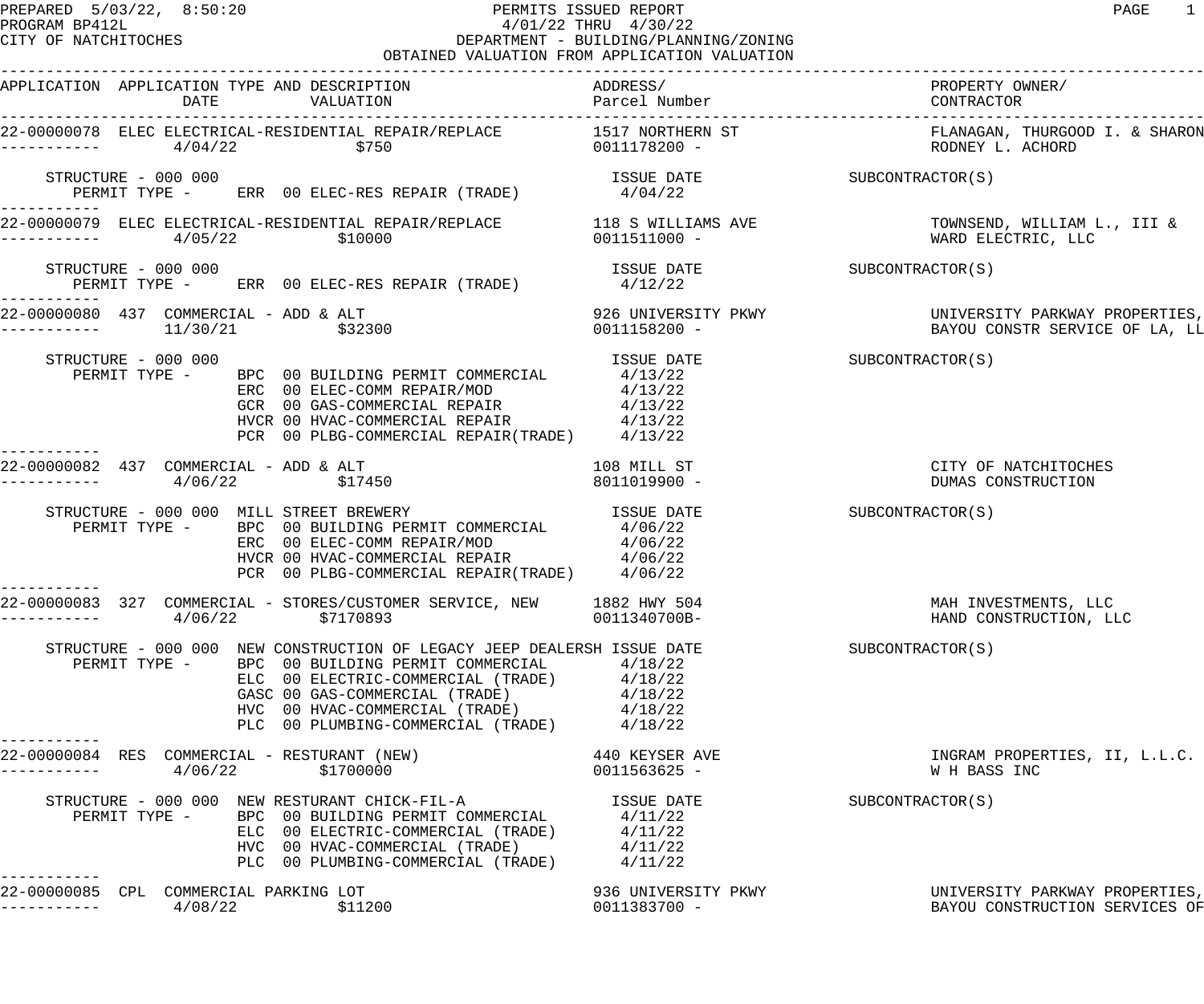## PREPARED 5/03/22, 8:50:20 PERMITS ISSUED REPORT PAGE 2 PROGRAM BP412L 4/01/22 THRU 4/30/22<br>CITY OF NATCHITOCHES CITY DEPARTMENT - BUILDING/PLANN DEPARTMENT - BUILDING/PLANNING/ZONING OBTAINED VALUATION FROM APPLICATION VALUATION

| APPLICATION APPLICATION TYPE AND DESCRIPTION<br>DATE<br>VALUATION                                                                                                                                     | ADDRESS/<br>Parcel Number       | PROPERTY OWNER/<br>CONTRACTOR                                              |
|-------------------------------------------------------------------------------------------------------------------------------------------------------------------------------------------------------|---------------------------------|----------------------------------------------------------------------------|
| 22-00000085 (CONTINUED)                                                                                                                                                                               |                                 |                                                                            |
| STRUCTURE - 000 000<br>PERMIT TYPE - BPC 00 BUILDING PERMIT COMMERCIAL                                                                                                                                | ISSUE DATE<br>4/13/22           | SUBCONTRACTOR(S)                                                           |
| 22-00000086 101 RESIDENTIAL-SINGLE FAMILY DETACHED, NEW 521 HANCOCK AVE<br>4/08/22<br>\$1000                                                                                                          | 0011539900 -                    | BRAXTON, LISA V. & EMILE C., I                                             |
| STRUCTURE - 000 000 GARAGE COVER<br>PERMIT TYPE - BPR 00 BUILDING PERMIT RESIDENTIAL                                                                                                                  | ISSUE DATE<br>4/11/22           | SUBCONTRACTOR(S)                                                           |
| 22-00000087 SIGN SIGN APPLICATION<br>\$20000<br>4/11/22                                                                                                                                               | 0011473010 -                    | 5123 UNIVERSITY PKWY CYPRESS BEND INVESTMENTS, L.L.<br>MONDAY SIGN SERVICE |
| STRUCTURE - 000 000<br>PERMIT TYPE - SN 00 SIGN PERMIT                                                                                                                                                | ISSUE DATE<br>4/12/22           | SUBCONTRACTOR(S)                                                           |
| 22-00000088 ELEC ELECTRICAL-RESIDENTIAL REPAIR/REPLACE 713 WINONA ST<br>4/12/22<br>\$1500                                                                                                             | 0011165200 -                    | EDWARDS, LARGE & EARLINE<br>LARRY PAYNE                                    |
| STRUCTURE - 000 000<br>PERMIT TYPE - ERR 00 ELEC-RES REPAIR (TRADE)                                                                                                                                   | ISSUE DATE<br>4/13/22           | SUBCONTRACTOR(S)                                                           |
| 22-00000089 ROC RESIDENTIAL - ADD & ALTER / OVER THE COUNTER 329 KEEGAN DR<br>4/12/22<br>\$70000                                                                                                      | 0011121300 -                    | COLQUITT, ANN K. & ELOISE T.<br>SOUTHERN OAKS CONSTRUCTION L.L             |
| STRUCTURE - 000 000<br>PERMIT TYPE - BPR 00 BUILDING PERMIT RESIDENTIAL 4/12/22<br>ERR 00 ELEC-RES REPAIR (TRADE) 4/12/22<br>HRR 00 HVAC-RESIDENTIAL REPAIR 4/12/22<br>PRR 00 PLBG-RESIDENTIAL REPAIR | ISSUE DATE<br>4/12/22           | SUBCONTRACTOR(S)<br>DELPHIN ELECTRIC, L.L.C.                               |
| 22-00000090 ELEC ELECTRICAL-RESIDENTIAL REPAIR/REPLACE 307 E 7TH ST<br>4/12/22<br>\$500                                                                                                               | 0011152000 -                    | DICKSON, JOHNNIE L. ET UX<br>WARD ELECTRIC, LLC                            |
| STRUCTURE - 000 000<br>PERMIT TYPE - ERR 00 ELEC-RES REPAIR (TRADE)                                                                                                                                   | ISSUE DATE<br>4/12/22           | SUBCONTRACTOR(S)                                                           |
| -----------<br>22-00000091 ELEC ELECTRICAL-RESIDENTIAL REPAIR/REPLACE 410 SIBLEY ST<br>4/12/22<br>\$800<br>------------                                                                               | 0011458100 -                    | SARPY, LUKE A., EST. & WIFE<br>WARD ELECTRIC, LLC                          |
| STRUCTURE - 000 000<br>PERMIT TYPE - ERR 00 ELEC-RES REPAIR (TRADE)                                                                                                                                   | ISSUE DATE<br>4/12/22           | SUBCONTRACTOR(S)                                                           |
| -----------<br>22-00000092 ELEC ELECTRICAL-RESIDENTIAL REPAIR/REPLACE<br>4/12/22<br>\$800<br>-----------                                                                                              | 414 SIBLEY ST<br>0011512100 -   | FRANKS PROPERTIES, INC.<br>WARD ELECTRIC, LLC                              |
| STRUCTURE - 000 000<br>PERMIT TYPE - ERR 00 ELEC-RES REPAIR (TRADE)                                                                                                                                   | ISSUE DATE<br>4/12/22           | SUBCONTRACTOR(S)                                                           |
| 22-00000094 ELEC ELECTRICAL-RESIDENTIAL REPAIR/REPLACE<br>\$2500<br>4/12/22                                                                                                                           | 222 ADELAIDE ST<br>0011449750 - | HESTER, D'NISSA N. & TRACE R.<br>MARK WILKERSON                            |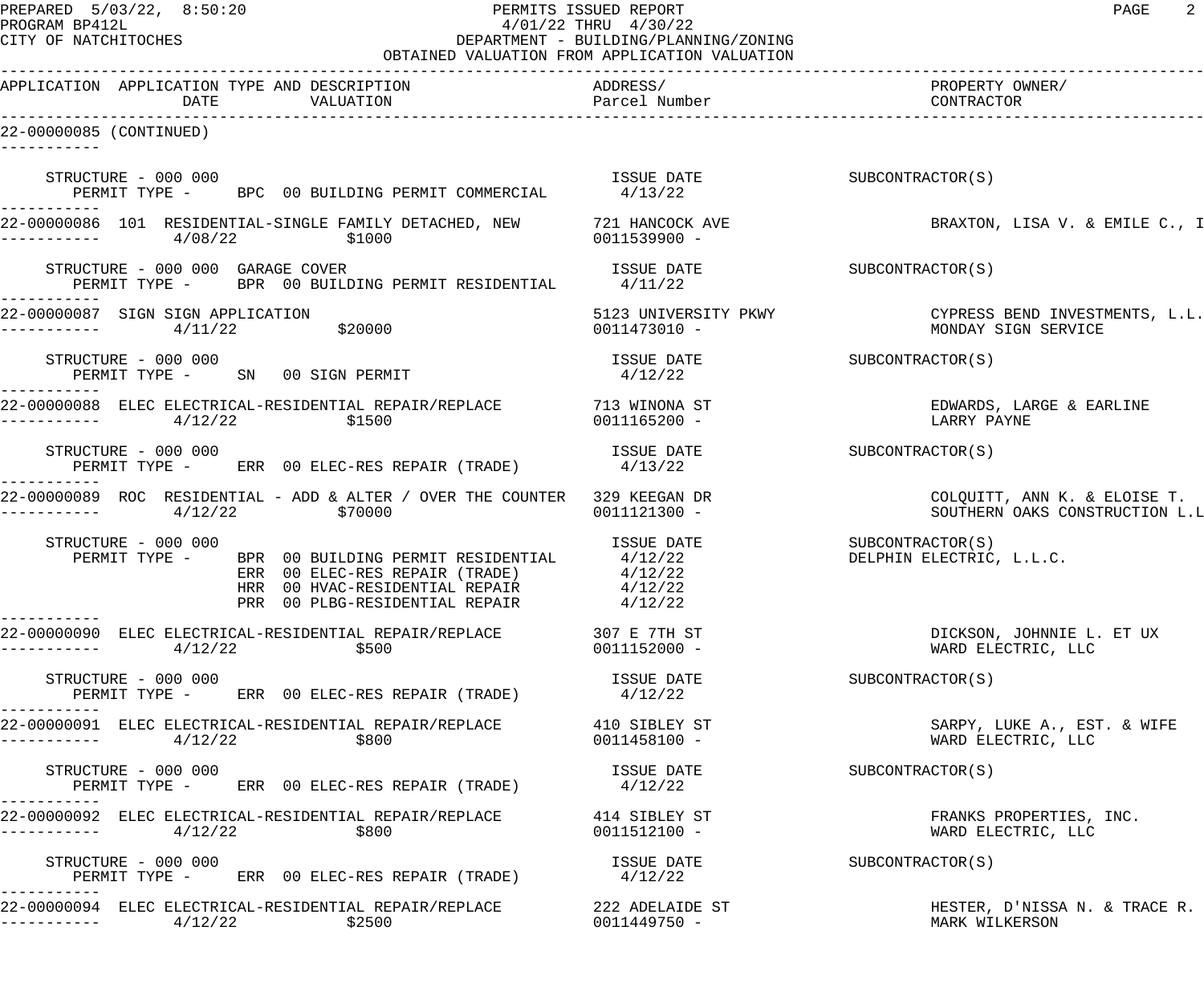## PREPARED 5/03/22, 8:50:20 PERMITS ISSUED REPORT PAGE 3 PROGRAM BP412L 4/01/22 THRU 4/30/22 DEPARTMENT - BUILDING/PLANNING/ZONING OBTAINED VALUATION FROM APPLICATION VALUATION

| APPLICATION APPLICATION TYPE AND DESCRIPTION<br>DATE<br>VALUATION                                                    | ADDRESS/<br>Parcel Number      | PROPERTY OWNER/<br>CONTRACTOR                                       |  |  |
|----------------------------------------------------------------------------------------------------------------------|--------------------------------|---------------------------------------------------------------------|--|--|
| 22-00000094 (CONTINUED)                                                                                              |                                |                                                                     |  |  |
| STRUCTURE - 000 000<br>PERMIT TYPE - ERR 00 ELEC-RES REPAIR (TRADE)                                                  | ISSUE DATE<br>4/18/22          | SUBCONTRACTOR(S)                                                    |  |  |
| 22-00000095 328 COMML - NONRESIDENTIAL/ACC STRUCTURE, NEW 516 TEXAS ST<br>4/13/22<br>\$500<br>---------              | 0011315400 -                   | JONES, CALVIN C., JR. & JUANIT                                      |  |  |
| STRUCTURE - 000 000 METAL BUILDING<br>PERMIT TYPE - BPC 00 BUILDING PERMIT COMMERCIAL 4/13/22                        | ISSUE DATE                     | SUBCONTRACTOR(S)                                                    |  |  |
| 22-00000097 SIGN SIGN APPLICATION<br>\$1500<br>4/19/22<br>---------                                                  | 368 SOUTH DR<br>0011013600A-   | MCINTOSH, BOBBY R.                                                  |  |  |
| STRUCTURE - 000 000<br>PERMIT TYPE - SN 00 SIGN PERMIT                                                               | ISSUE DATE<br>4/19/22          | SUBCONTRACTOR(S)                                                    |  |  |
| 22-00000098 437 COMMERCIAL - ADD & ALT<br>4/19/22<br>\$120000<br>- - - - - - - -                                     | 0011253160 -                   | 5423 UNIVERSITY PKWY THE LOTT OIL CO., INC.<br>DANNIC SOLUTIONS LLC |  |  |
| STRUCTURE - 000 000<br>PERMIT TYPE - ERC 00 ELEC-COMM REPAIR/MOD                                                     | ISSUE DATE<br>4/19/22          | SUBCONTRACTOR(S)                                                    |  |  |
| 22-00000099 ELEC ELECTRICAL-RESIDENTIAL REPAIR/REPLACE 230 FAIRGROUNDS RD<br>4/20/22<br>\$1500<br>. - - - - - - -    | 0011403300 -                   | PECAN MANOR APARTMENTS<br>SCALLION HEATING, AIR&ELEC B              |  |  |
| STRUCTURE - 000 000<br>PERMIT TYPE - ERR 00 ELEC-RES REPAIR (TRADE)                                                  | ISSUE DATE<br>4/20/22          | SUBCONTRACTOR(S)                                                    |  |  |
| 22-00000100 EC ELECTRICAL-COMMERCIAL REPAIR/REPLACE 5336 UNIVERSITY PKWY MCDONALD'S CORPORATION<br>4/20/22<br>\$3900 | 0011333300 -                   | DOUGLAS COOK ENTERPRISES LLC                                        |  |  |
| STRUCTURE - 000 000<br>PERMIT TYPE - ERC 00 ELEC-COMM REPAIR/MOD                                                     | ISSUE DATE<br>4/20/22          | SUBCONTRACTOR(S)                                                    |  |  |
| 22-00000101 EC ELECTRICAL-COMMERCIAL REPAIR/REPLACE<br>4/20/22<br>\$39000                                            | 304 KEYSER AVE<br>0011486800B- | MCDONALD'S REAL ESTATE COMPANY<br>DOUGLAS COOK ENTERPRISES LLC      |  |  |
| STRUCTURE - 000 000<br>PERMIT TYPE - ERC 00 ELEC-COMM REPAIR/MOD                                                     | ISSUE DATE<br>4/20/22          | SUBCONTRACTOR(S)                                                    |  |  |
| 22-00000102 ROC RESIDENTIAL - ADD & ALTER / OVER THE COUNTER 1116 DEAN ST<br>4/21/22<br>\$16358                      | 0011225300 -                   | HARRIS, EDWIN & ROSA, EST.<br>WINDOWS USA, LLC                      |  |  |
| STRUCTURE - 000 000<br>PERMIT TYPE - BPR 00 BUILDING PERMIT RESIDENTIAL                                              | ISSUE DATE<br>4/21/22          | SUBCONTRACTOR(S)                                                    |  |  |
| 22-00000103 SIGN SIGN APPLICATION<br>\$12000<br>4/21/22                                                              | 440 KEYSER AVE<br>0011563625 - | INGRAM PROPERTIES, II, L.L.C.<br>ARK-LA-TEX SUPERIOR SIGNS, LLC     |  |  |
| STRUCTURE - 000 000                                                                                                  | ISSUE DATE                     | SUBCONTRACTOR(S)                                                    |  |  |